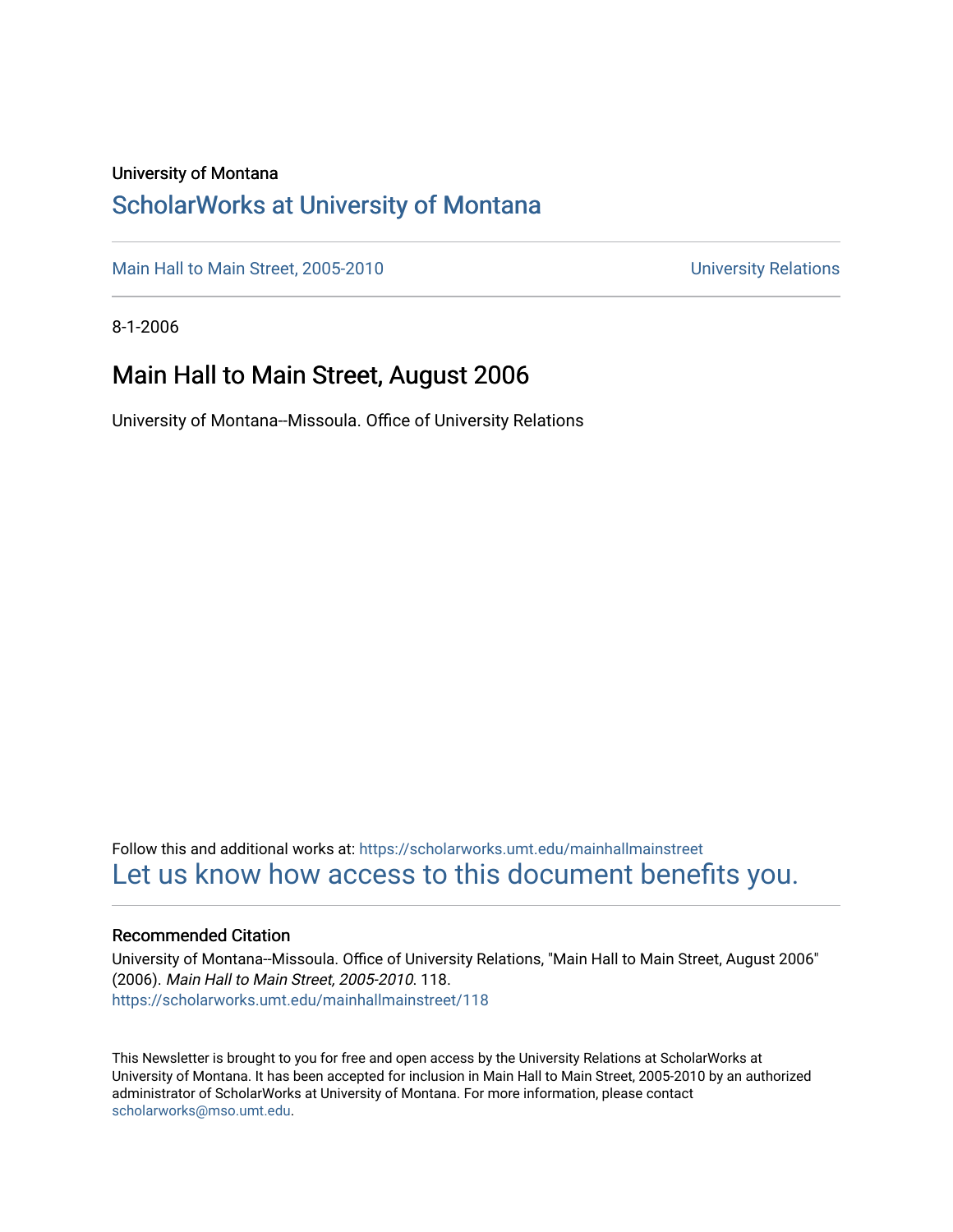## **M ain Hall to** Mansfield Library - Ser **ain Street**

Mansfield Library - Serials

**jgust 2006 Vol. 12 No. 8**

### **L** Connecting Campus and WERSHWOF MONTAN **LIBRARY**

# **Stones roll toward UM**

University gathers no moss preparing for big concert

In case you've<br>been vacation<br>Mars, one of ro been vacationing on Mars, one of rock's most legendary bands, the Rolling Stones, has planned an Oct. 4 concert in Washington-Grizzly Stadium at The University of Montana.

General seating tickets ranging in price from \$78 to \$500 (or more) went on sale Aug. 14 and sold out quickly. Now the hard part is waiting for Mick, Keith, Ron and



**The band: (Left to right) Charlie Watts, Keith Richards, Mick Jagger and Ron Wood**

Charlie to actually perform beneath the giant M on Mount Sentinel.

"I think the Rolling Stones coming to The University of Montana and coming to Missoula is just huge for this institution," said UM Executive Vice President Jim Foley. "There are a lot of folks working together on campus to make this work. They are working together with campus and people downtown to make this an event that not just The University of Montana and Missoula can be proud of, but Montana can be proud of."

And the best part? Foley gets to go. "And the governor and lieutenant governor will be here. It's going to be interesting," he said.

Washington-Grizzly Stadium may be the largest venue in Montana, but the roughly 22,000 it holds for concerts is small potatoes to the Rolling Stones. So how did UM land the gig?

According to Adams Center Director Mary Muse, it started earlier this year when the Stones decided to add some new North American dates to their A Bigger Bang Tour. The group apparently decided to visit some smaller markets where they had never played — places

such as Montana.

Staff members for Live Nation, the Stones' promoter, surfed the Web looking for suitable venues in Big Sky Country and hit upon Washington-Grizzly Stadium, which is how they wound up calling Associate Athletic Director Chuck Maes.

"Chuck wasn't even sure what they were talking about at first," Muse said. "The guy on the phone said 'Live Nation' and Chuck thought they said 'libation.' He wasn't sure it was a legitimate call. But when he figured out what was going on, he transferred the call to Tom Webster, the director of the University Theatre who does our entertainment coordinating."

Webster has produced and promoted shows since 1985, with 12 of those years at UM. He was vacationing in Columbia Falls during spring break when the Live Nation people started calling his cell phone.

"I never thought I would be dealing with the Rolling Stones," said Webster, who has seen the band in concert five times



**The Roiling Stones and love: Michael Steber ofMissoula waits in line to buy tickets at the Adams Center Aug. 14. He got his "I (Stones logo) Blanca" tattoo for his wife.**

and says they keep getting better with age. "Honestly, at first I was surprised they wanted to attempt an outdoor concert in Montana in October. But you can't say no to something like this.

"I believe they are the biggest name in entertainment, and we've never had anyone of their stature play at (UM) or in Montana," he said. "The only thing you can compare it to in the history of the state is the Jack Dempsey (heavyweight boxing) fight in Shelby (in 1923).

As he slips into promoter mode, Webster said the Stones are the best at what they do. "How else could they sustain a 40-year career? And I don't think they've played a market as small as ours since the 1960s."

But back in March, Live Nation was just checking out the venue. Muse and Webster e-mailed photos of the stadium and negotiations began.

Representatives **— Continued next page**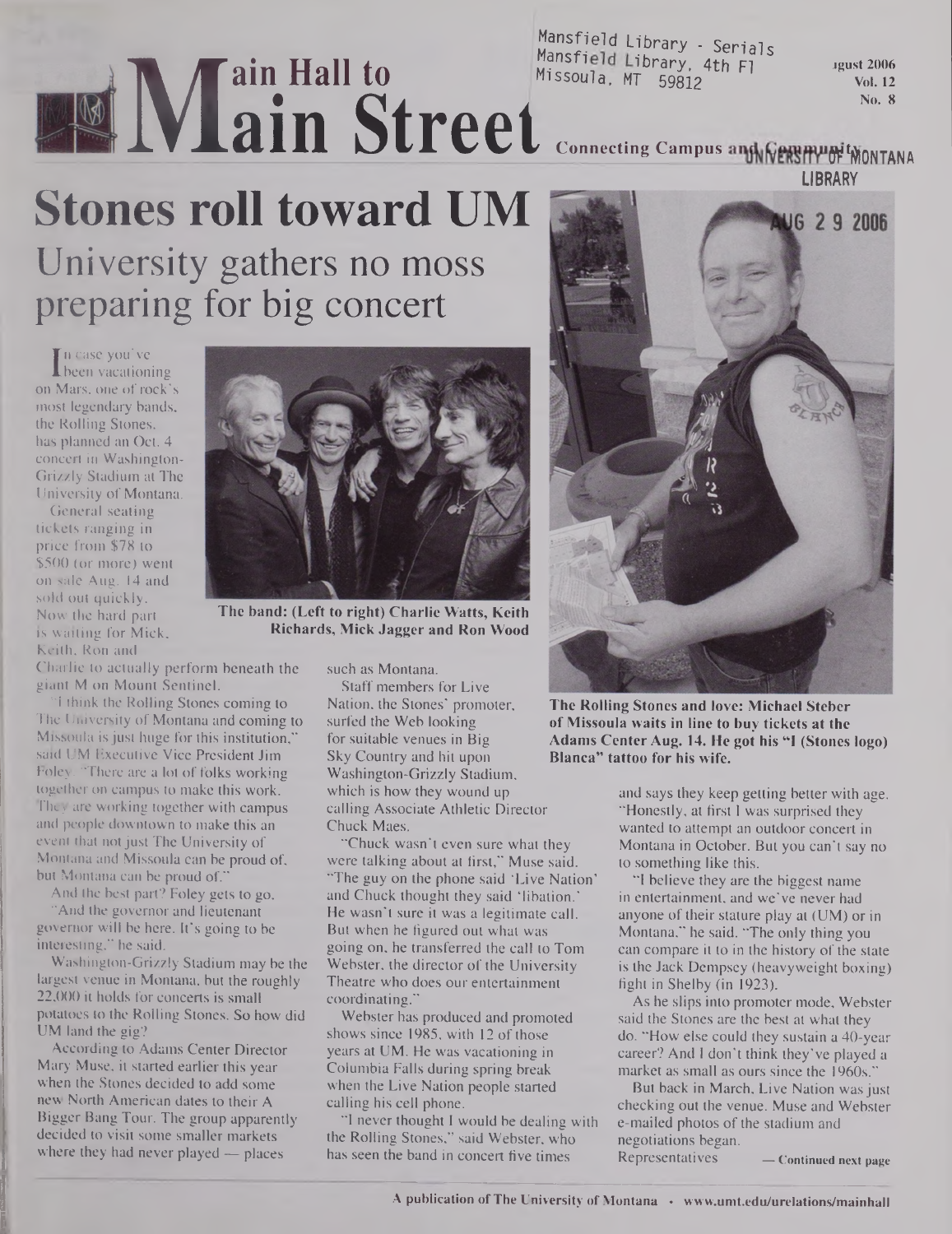## **Student earns major award**

For the first time, a UM student was awarded a prestigious<br>Jack Kent Cooke Graduate Scholarship. The award, wort<br>to \$50,000 per year, is intended to help young people of Jack Kent Cooke Graduate Scholarship. The award, worth up to \$50,000 per year, is intended to help young people of exceptional promise reach their full potential through education.

The award went to Dawson Dunning, a 2005 UM graduate in wildlife biology and a Davidson Honors College scholar.

Dunning grew up on a cattle ranch outside of Otter and



attended high school in Broadus. He intends to use the scholarship for a master's degree in science and natural history filmmaking at Montana State University in Bozeman.

In his application, Dunning said he wants "to explore a career as a conservation biologist using science and natural history filmmaking to promote our planet's most important conservation messages."

Dunning

At UM he took advantage of two studyabroad programs: a Davidson Honors

College program in the Galapagos Islands and a biological sciences program in Peru. He also won the President's Recognition Award for being the outstanding senior in wildlife biology, the Watkins Scholarship for research at UM and two national scholarships: the Udall for students committed to careers related to the environment and the Goldwater for science research.

Dunning has volunteered with the UM Advocates and Missoula's Wildlife Film Festival. He also worked with the U.S. Forest Service as a stream fish surveyor. *a*

## **Heritage program joins UM**

A diministrators at UM took over management of the<br>Montana Natural Heritage Program on July 1. The<br>param had been administered by The Nature Conservar dministrators at UM took over management of the program had been administered by The Nature Conservancy.

Based at the Montana State Library in Helena, the Natural Heritage Program is the state's source for information on the status and distribution of native animals and plants — especially species of concern and high-quality habitats such as wetlands.

The program's 18-member staff collects, validates and distributes information while helping natural resource manager!JNIV and others use this knowledge effectively. The Montana Legislature established the Natural Heritage Program in 1983 as part of the State Library, and the library has contracted with The Nature Conservancy and now UM to manage the program.

"After 20 years of growing a strong Natural Heritage Program, The Nature Conservancy is pleased to turn it over to a state institution," MTNHP Director Susan Crispin said. "In a way, it's a gift from the conservancy to the people of Montanetthe

The Nature Conservancy in Montana has worked with landowners and other partners to conserve a half-million acres of wildlife habitat and ranchland in the state since 1979, but Crispin said the organization's primary focus on land conservation made it hard to support the Natural Heritage Program.

"As part of this transition we wanted the program to become affiliated with a stable, established state institution that has a strong commitment to science and research, so UM was a logical choice and is a great fit for us," she said.

The Natural Heritage Program now is managed by UM's Office of the Vice President for Research and Development.

### **Rolling Stones —** continued

from Live Nation and the Stones' road crew also visited the stadium and decided it could work for them.

Muse said every concert at UM involves a high level of cooperation among athletics, which always gets displaced or otherwise inconvenienced by the event; the Adams Center, which handles big venue and ticketing issues; and UM Productions, the student funded and operated organization that handles hospitality, catering, construction, logistics and more.

As the Stones concert began to seem like it might really happen. Muse and the other planners asked for a green light from top UM administrators, who had one big question: How does UM coach Bobby Hauck feel about having a concert right in the middle of football season?

"So I called Bobby at home one evening and asked him, 'So, Bobby, what do you think?'" Muse said. "And he said, 'You know, Mary', you will probably never get another chance at this again because these guys are going to die soon. So go ahead, we'll make it work.' Itjust made me appreciate what a team player he was."

UM Productions Director Gale Price, a 23-year-old student, said all her staff members have Rolling Stones binders to help them keep track of all the details for the upcoming big event.

"Our staff has been amazing, and this is the chance of a lifetime for our crew,' Price said. "And we are up to the task. A lot of people are like, 'Oh, my gosh! How different is this?' It isn't that much different than a normal concert. It's on a bigger scale, but it's all the same components."

Price has seen initial drawings for the stage, which will face north and may include a walkway extending out into the crowd. She said most seats will offer excellent views of the band, but people on Mount Sentinel won't be able to see much.

Webster said they did a pretty good job keeping the possibility of a Stones concert secret for months, though rumors began swirling this summer. "I spent a lot of time telling media people that I can neither confirm nor deny," he said. "I have to admit we felt a lot of elation when we got final confirmation on the show about a month ago."

One slight hiccup happened when the

initial concert date was moved from Oct. 6 to Oct 4, but that wound up being a blessing since it provides two more days to prepare the stadium for the Homecoming football game on Oct. 14.

Foley said he, Muse, Maes and others meet in a small group every Thursday to ensure coordination for the big concert is going well. This group is led by UM Vice President for Administration and Finance Bob Duringer.

Muse said UM structured a deal in which the University is guaranteed not to lose money. "This is a straight-up rental deal," she said. "We are not at risk."

She hopes the Stones concert may bring more big-name acts to Washington-Grizzly Stadium, which hasn't hosted such an event since Pearl Jam in 1998.

"If we could host at least one show every year, what a neat thing that would be for Montana," Muse said. "I think it's also a big image builder for the University."

As for Webster, he said, the Rolling Stones concert has brought him back into contact with a lot of old friends.

"I'm from Glendive, and I've been hearing from people I haven't spoken to in 30 years," he said.

"They all want tickets."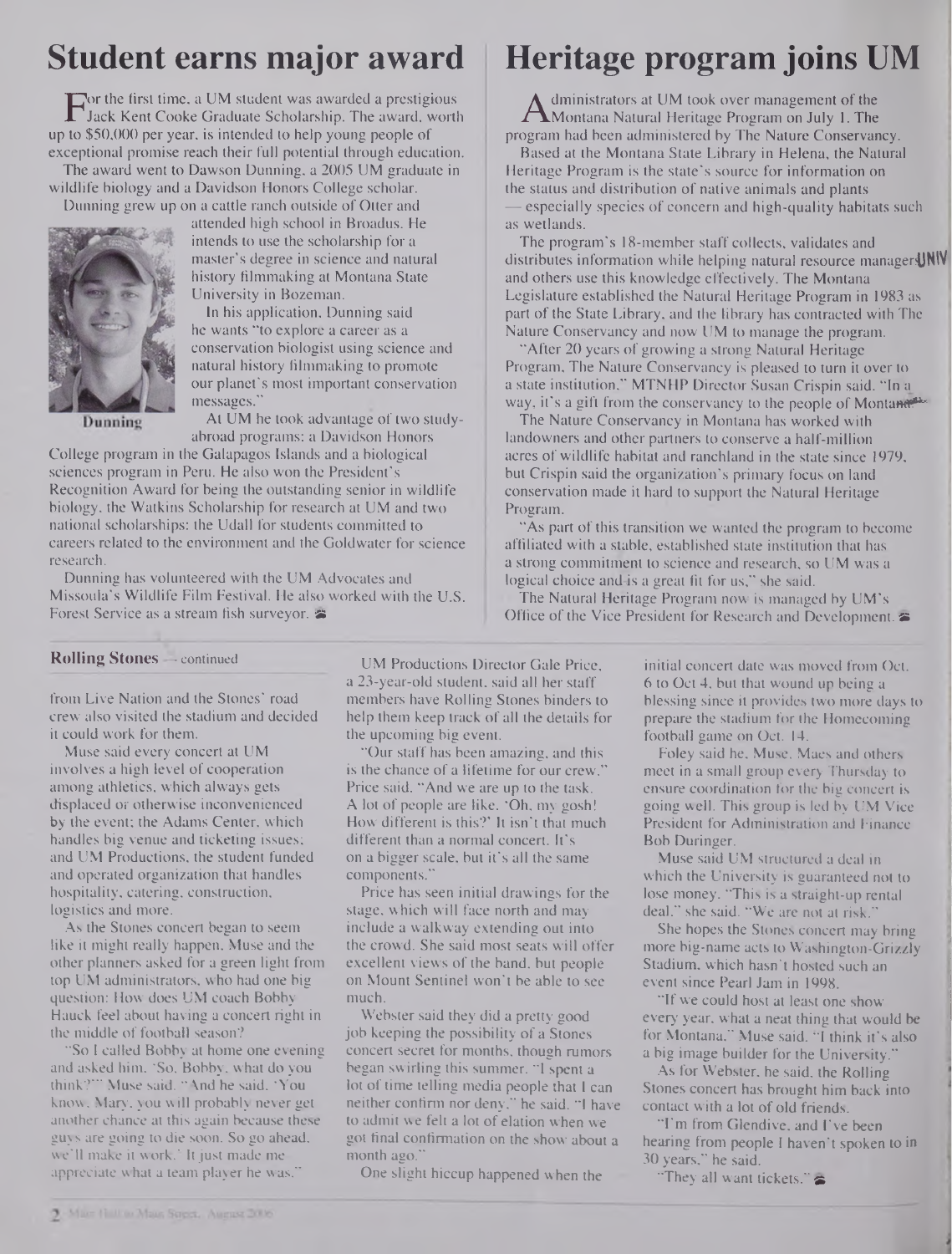**Ice Cream Greets Returning Students—**The fifth annual Ice Cream Social to welcome new and returning UM students to campus and nearby neighborhoods will be held from 3 to 5 p.m. Sunday, Sept. 10. The event will take place in the 400 block of University Avenue. Area residents are invited to join in the festivities. UM's Bio Bus will provide free transportation to the event at 20-minute intervals from University Villages and Lewis and Clark Villages. In addition to free ice cream from the Big Dipper and Baskin-Robbins, the street party will offer door prizes, music and activities for kids. Special guests include Monte the mascot, Missoula Mayor John Engen, Associated

**INGURDENTS of UM President Andrea Helling** RY and UM Executive Vice President Jim Foley. The annual event is organized 2hnR committee of neighborhood olunteers, student leaders and UM staff members. For more information, call Don Simmons at 327-7403 or e-mail him at members. For more information, call Don<br>Simmons at 327-7403 or e-mail him at [simble@bresnan.net](mailto:simble@bresnan.net).

**University Plans Expo—UM** will hold open houses, receptions, tours and presentations during the first week of fall semester to provide students opportunities to

learn about academic disciplines and support services available on campus. Academic Expo events are scheduled from Tuesday, Aug. 29, through Friday, Sept. 1, to celebrate the kick-off of the 2006-07 academic year. Events are designed to make the transition to college life easier and to provide information for students who are uncertain about their academic majors or educational goals. The schedule and an event map are online at <http://www.umt.edu/career/academicexpo.htm>.

**UM Extends Deadlines for Firefighters—UM** student firefighters had a 24-hour number to call that allowed them to take advantage of a Montana University System extension for registration, financial aid, housing and other important fall semester deadlines. The extension applied to all students working in the firefighting effort, including those providing support services for fire crews, National Guard members and other military personnel. The deadline for those students was extended to Monday, Sept. 18. For more information, call 406- 243-6566.

**Clear Out Your Clutter—**UM holds one of the world's largest garage sales according to a recent article in the New York Times travel section. The claim, the author writes, rests on "the size of its garage." On Saturday, Sept. 16, UM's three-story parking structure next to the Maureen and Mike Mansfield Library will once again be filled with the best bargains in the world — or at least in Missoula. From 9 a.m. to 1:30 p.m. that day, the semi-annual "World's Largest Garage Sale" will offer community members an opportunity to turn unwanted items into cash. For \$20 vendors are assigned two parking spaces, each 9 feet by 18 feet. Additional spaces may be purchased for \$10 each. Vendor set-up begins at 7:30 a.m. Registration forms are available at The Source in the University Center or by calling 406-243-4636. The public event is a fundraiser for the UM Advocates, a campus service organization. For more information, call 406-243-5874 or e-mail [advocates@mso.umt.edu](mailto:advocates@mso.umt.edu).

**Galleries of Photos—**Two remarkable photography exhibitions will open at UM's Montana Museum of Art & Culture Tuesday, Aug. 29. The exhibitions will be in the museum's Meloy and Paxson galleries, located in the University's Performing Arts and Radio/Television Center, through Saturday, Oct. 28. "Watershed Stories," a regional, nonjuried photography exhibition, features a broad cross section of images of the Clark Fork, Blackfoot and Silverbow watersheds. "Rephotographing Atget" presents a contemporary interpretation of the work of French photographer Eugene Atget, who lived from 1857 to 1927. An opening reception for both exhibitions will be held from 5 to 7 p.m. Thursday, Sept. 7, in the Meloy and Paxson galleries. At 7 p.m. Thursday, Oct. 19, Rauschenberg will present a visiting artist's lecture in the Meloy Gallery.

For more information, call the museum at 406- 243-2019 or go online to <http://www.umt.edu/> montanamuseum.

> **UM Museum Plans Assessment—UM's** Montana Museum of Art & Culture has been selected to participate in the American Association of Museums' Museum Assessment Program (MAP). This twoyear program involves self-study, peer review and implementation supported through a cooperative agreement with

the Institute of Museum and Library Services in Washington, D.C. MAP is designed to help museums understand how they compare to standards and best practices in the field, and how other institutions deal with similar challenges. Museum Director Barbara Koostra said the assessment will help the museum review its sense of mission and purpose, increase its knowledge of professional practices and enhance the organization's work in the community.

**Paintings in the President's Office—**Two masterpiece paintings loaned to UM by private anonymous donors are currently on display in UM's Main Hall President's Office. "Herbstsonne" by Egon Schiele shows a melancholy landscape of sunflowers painted in earth tones and expressive broad brushstrokes. Schiele was a premier Expressionist from Austria, and "Herbstsonne" was purchased by a Jewish man, Karl Grunwald, who was forced to abandon the painting when fleeing the Nazis during World War II. The painting was discovered in France and returned to Grunwald's family in 2005. The other painting, "Descent of the Soul" by Anselm Kiefer, offers a dizzying view through a groundless cityscape under a starless black sky overlaid with concentric circles. Kiefer ranks among the most well-known postmodern German artists. For more information, call the Montana Museum of Art & Culture at 406- 243-2019 or visit <http://www.umt.edu/montanamuseum>.

**Honor Society Grabs Award—**Epsilon Mu, UM's chapter of Pi Sigma Alpha, has received a 2005-06 Best Chapter Award from the national political science honor society. The award recognizes chapters that are particularly active in their departments and exhibit high levels of energy and creativity in furthering the goals of the society. The UM chapter was chosen as one of four Best Chapters in schools with enrollments of 6,000 to 15,000 students. During 2005-06, Epsilon Mu hosted candidate debates and organized a career forum for students. Members actively communicated with political science students through newsletters, meetings and an academic fair. The chapter also held events to welcome UM political science majors and to induct students into Epsilon Mu.